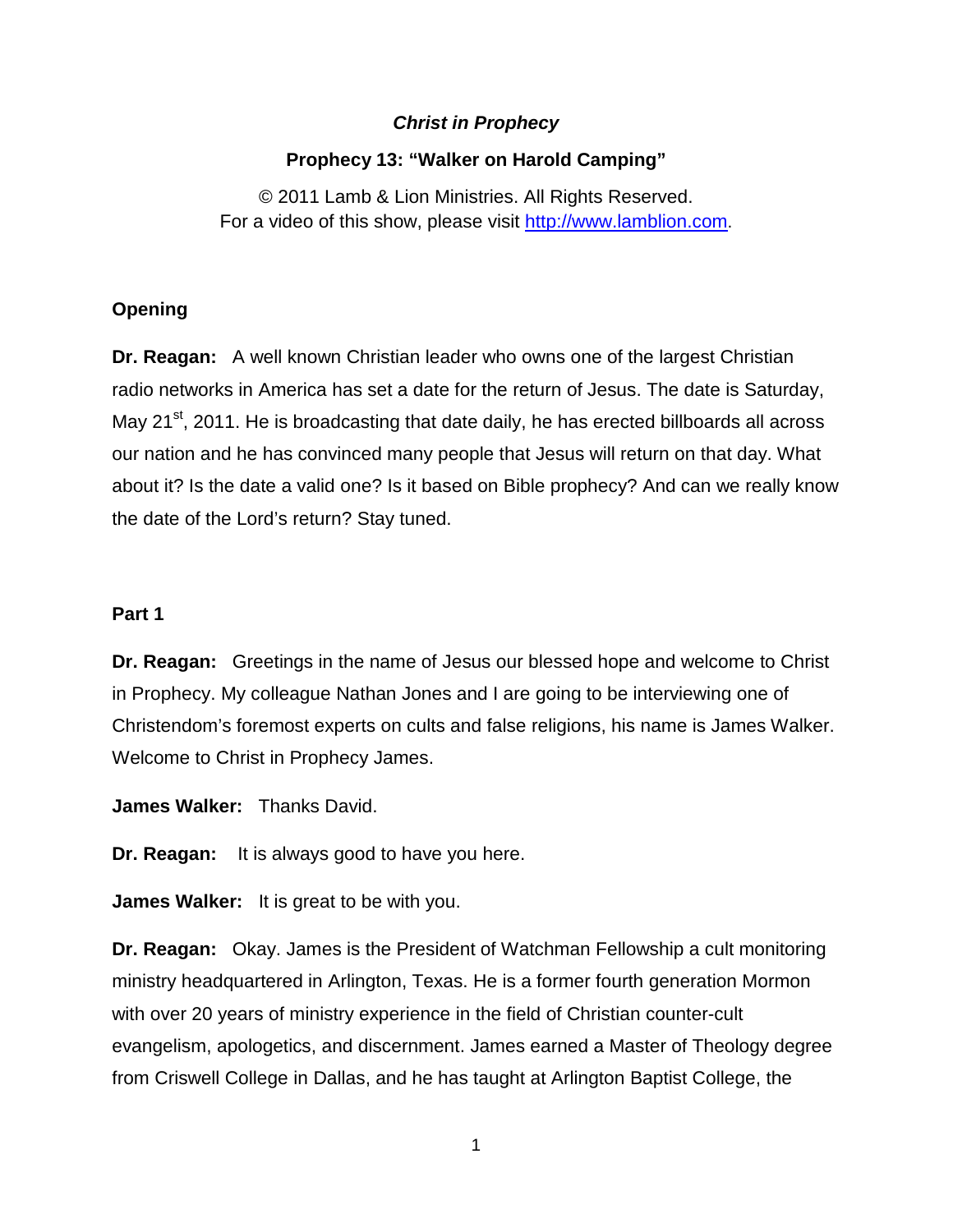Criswell College, and New Orleans Baptist Theological Seminary. He is an ordained Baptist Minister and a member of the Society for the Study of Alternate Religions. We have had James several times before as our guest and we have always received a very positive feedback from our viewers. James we invited you here today to discuss a Christian leader who has set a date for the return of Jesus Christ. The date of May 21<sup>st</sup> of this year, which would be on Saturday about 3 weeks from now, so we are coming up on that date real fast. Before we get to that particular date though what I would like to do first of all is lay some ground work by talking about date setting in general. What about it? Can we know the day of the Lord's return?

**James Walker:** Absolutely not, and in Matthew 24 Jesus set the stage to say that no one knows the time, the day, or the hour of His return. This is something that only the Father knows. And the principle that we find in Scriptures that we are to be always ready because in such a time as we think not, that is when the coming of the Lord will be.

**Dr. Reagan:** You know it is amazing these date setters always have a way to explain away that verse.

**James Walker:** Yes, they always have a way around it.

**Dr. Reagan:** And so does this man whom we are going to discuss in a few minutes. For example he goes to Daniel 12 and he says, "Hey in Daniel 12 it says that there are certain things that we can't understand about prophecy now, but we will understand them as the day comes for them to be understood. " And he said, "We are getting new revelation now so that we can understand that we can set the date."

**James Walker:** Well, the issue is one of false prophecy and the Scriptures make it very clear, Deuteronomy 18 that if anyone makes a prediction in the name of the Lord, of an event that does not come to past and that is the thing that the Lord has not spoken, the prophet has spoken it presumptuously and the Bible says you are not to be afraid or not to respect or fear that prophet.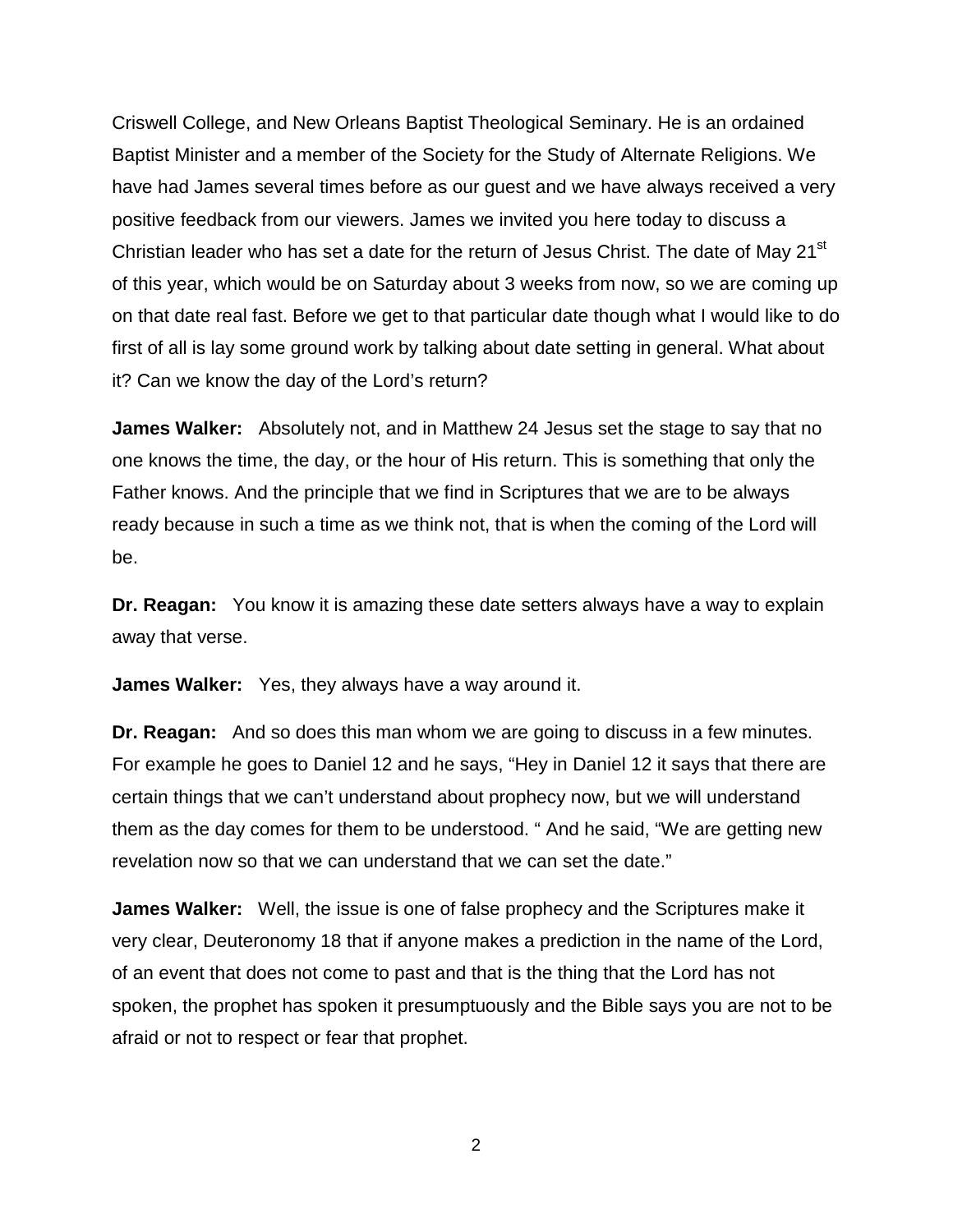**Dr. Reagan:** And yet I have seen this happen over and over do you remember 1988? "88 Reasons Why Jesus is Coming Back in 1988."

**James Walker:** That was Edgar Whisenant, he gave us a book, the book, "88 Reasons," of course when I read it I thought there was several problems with the book, actually 88 problems with the book. But there is a history of that, and so there have been whole books written about the history.

**Dr. Reagan:** And when it didn't happen what did he do? The next year he wrote, "89 Reasons." It is just unbelievable.

**James Walker:** Typically what a false prophet will do is they will go back and give some kind of invisible interpretation to what was supposed to be a very visible event. And so they will say as the Jehovah's Witnesses have, every eye will see Him, they said that the Second Coming would happen in 1914, when that didn't happen they said, "Well, every eye of understanding, in your minds eye you would see these things."

**Nathan Jones:** What about William Miller in 1844?

**James Walker:** Yes, classic example William Miller, tell us about him.

**Nathan Jones:** Weren't the Millerites the "Great disappointment?"

**James Walker:** Yes, this a lot of the modern date setters go back to something called the Second Adventist Movement and a mislead Baptist Minister by the name of William Miller he was a pastor of a Baptist Church in Low Hampton, New York. He believed that he could unravel Bible prophecy and he predicted originally that in March of 1843 that Christ was going to return. Now this thing swept throughout the United States…

**Dr. Reagan:** Yeah it really caught the popular imagination.

**James Walker:** The largest tent for public revivals was owned by William Miller. They had their own hymn books. It hopped the Atlantic and swept through Europe as well. And of course the March 1843 date failed, but like all these other false prophets William Miller adjusted his dates.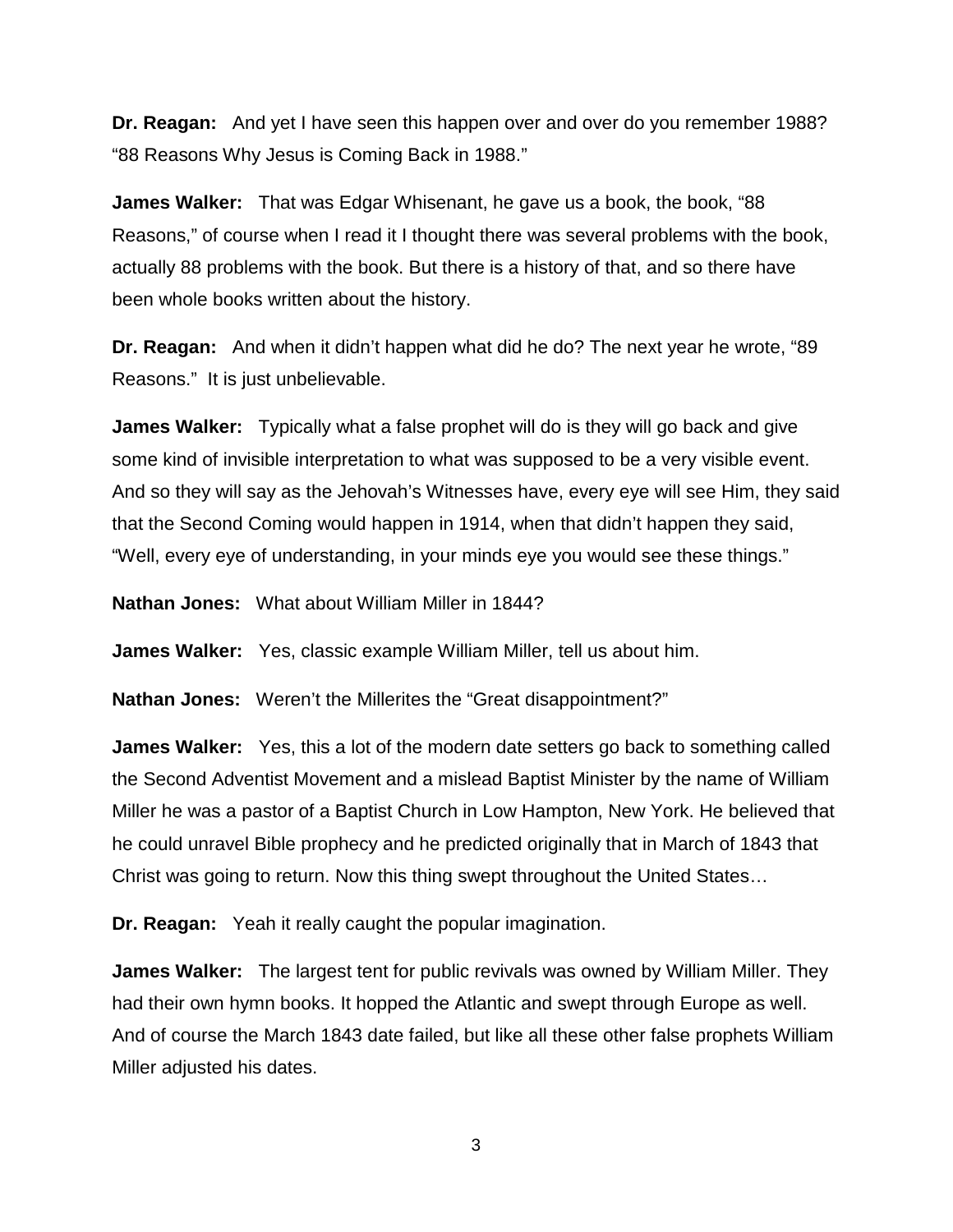#### **Nathan Jones:** He spun it didn't he?

**James Walker:** He did, so he had a new date, the new date was October 22, 1844, and by this time unknown hundreds of thousands of people go out to the sides of the mountains waiting for the Second Coming.

**Dr. Reagan:** Standing in white robes waiting for the Lord to come.

**James Walker:** And it was called by the newspapers of the day, "The Great Disappointment."

**Dr. Reagan:** And he died a great disappointment.

**James Walker:** And it was people based their lives on it. Now he had a new revelation at that point, his new revelation was that no man knows the day or the hour.

**Nathan Jones:** Oh, interesting that sounds familiar.

**James Walker:** He actually repented of that.

**Dr. Reagan:** But some people began to give it a spiritual interpretation. Jesus really did something on that date.

**James Walker:** The majority of his followers simply, bitterly disappointed drifted back into their old churches. But a core group refused to believe that they were wrong, and they believed something invisible must have happened that day. And that was confirmed by a prophecy by a prophetess by the name of Ellen G. White who was an early leader in something, now known as the Seven Day Adventist Movement. So the Seven Day Adventist they believe that Christ did leave the right hand of the Father on October 22, 1844 which was William Miller's date. But rather then coming back to earth as they thought He would, He entered into something called investigative judgment.

**Nathan Jones:** She was 17 when she came up with that idea, right?

**James Walker:** But it is based on a vision. And there were other people theorizing that but the vision is what validated the theory. And to this day the Seven Day Adventist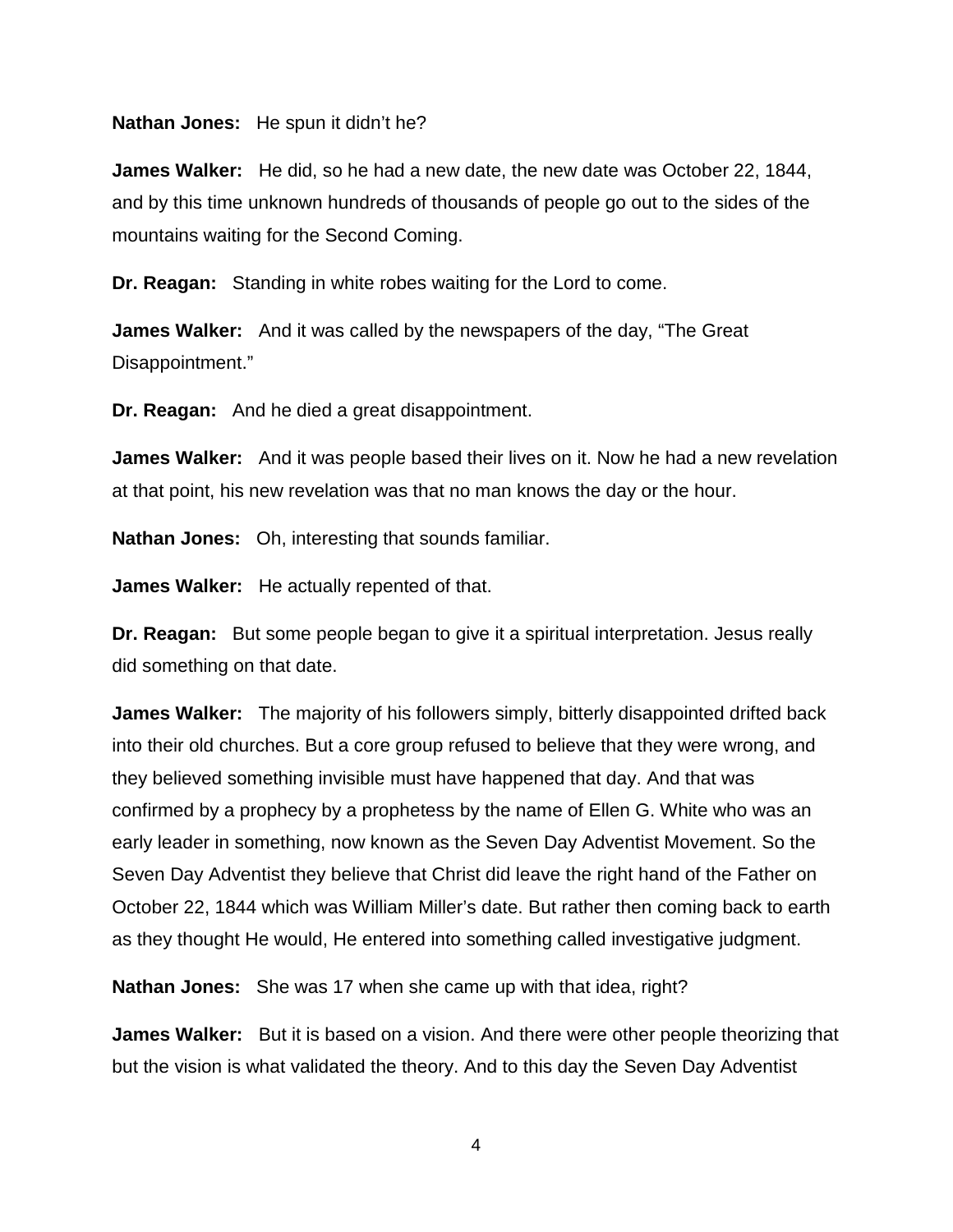believe in the date of October 22, 1844 based on an excuse for a false prophecy by a discredited pastor.

**Dr. Reagan:** So you set the date, when it doesn't happen then you say that something spiritual occurred on that date.

**James Walker:** It was invisible.

**Dr. Reagan:** Something that you couldn't see that was invisible. Well tell us briefly about what is the impact of this date setting upon individual Christians, and also upon the church.

**James Walker:** Well there is a reason that the Bible is adamant against false prophecy and false prophets because if I could convince you that Christ is going to return as this guy is saying, Saturday a few weeks from now. It totally changes your life. I mean all your plans, your education, your retirement, you quit your job it totally turns your life upside down, it ruins peoples lives. And then when the prophecy fails to come true you begin to question everything…

**Dr. Reagan:** Your faith.

**James Walker:** Oh, your faith, the Bible you, because this false prophet has mislead you, it is very hard to trust anything.

**Dr. Reagan:** And the world laughs.

**James Walker:** Oh, it discredits the name of Jesus.

**Dr. Reagan:** It is amazing every time one of these guys come along it is amazing how the press just zeros in. And every time you see him he is being interviewed here and interviewed there because they know it's not going to happen. And they just, so they focus on it, and when it doesn't happen they come back and say look.

**Nathan Jones:** What a crime to Bible prophecy, 31% of the Bible is Bible prophecy and yet churches are terrified to touch that 31% because of guys like this.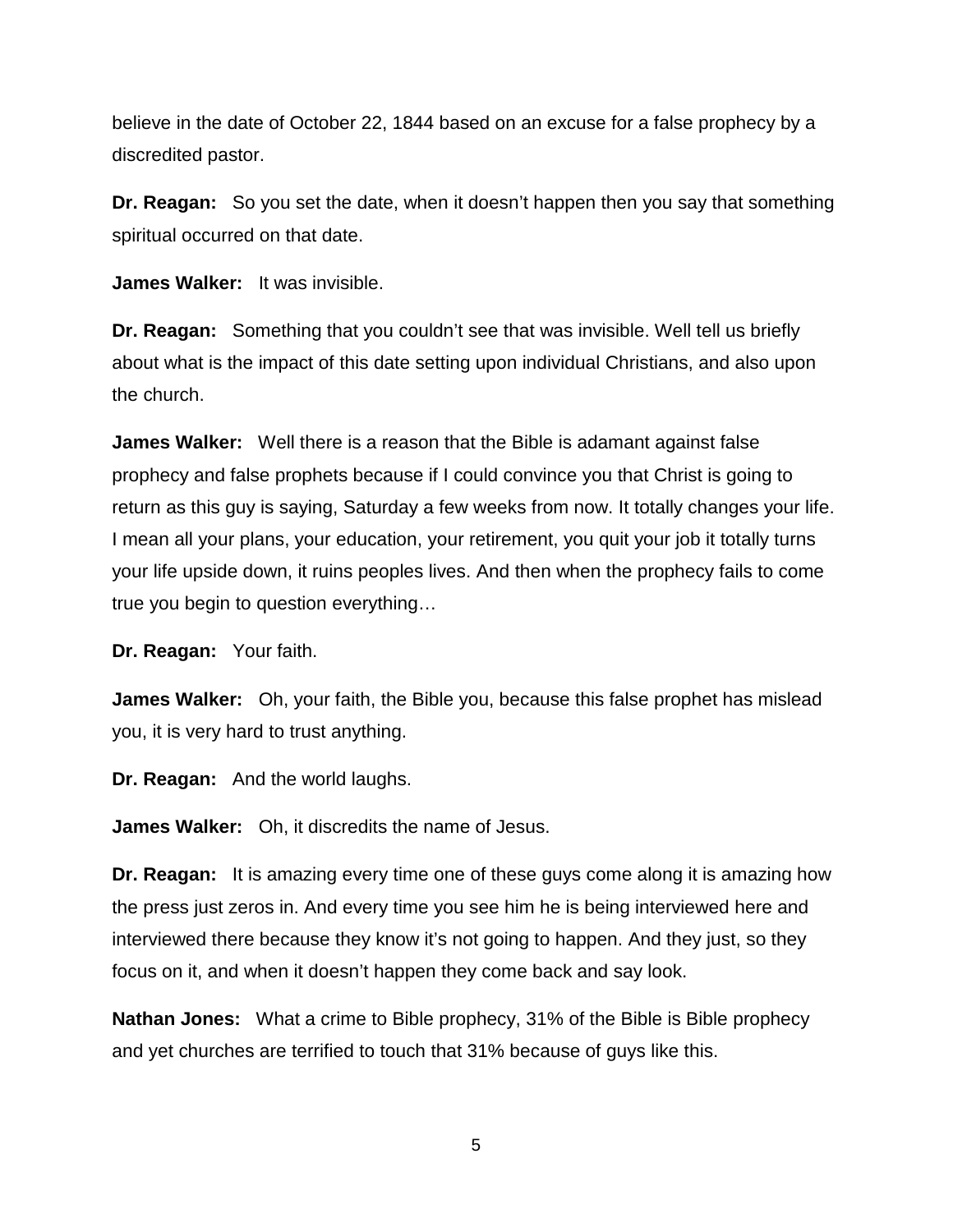**James Walker:** Absolutely the issue becomes one of the biggest apologetics or defense for the Bible and the defense for the deity of Christ and His Messiahship is prophecy.

**Dr. Reagan:** That's right.

**James Walker:** Fulfilled Bible prophecy, so if Satan can come in and destroy Bible prophecy he is basically negated a major portion of God's Word.

**Dr. Reagan:** Yes, well it certainly is and the result of all of this can be that people decide that Bible prophecy is a playground for fanatics.

**James Walker:** Yes.

**Dr. Reagan:** Not a legitimate place for study.

**James Walker:** That's unfortunate. But that is why Satan is going to take false prophets and try to use this as an attack.

**Dr. Reagan:** And when a legitimate teacher comes along and says we can not know the date but we can know the season of the Lord's Return because we are given signs to watch for, people say, "Oh, yeah I have heard that before."

**James Walker:** Yeah, well some people use it as an excuse…

**Dr. Reagan:** It's like yelling wolf, wolf, wolf.

**James Walker:** … an excuse not to go to the Bible. The major portion of God's Word is prophecy. And it is an excuse not to study Bible prophecy because you have had a history of false prophets in the past. That does not take away our responsibility to study the Word of God and know what the Bible does say about the End Times.

**Dr. Reagan:** Okay now with this background about date setting in general, I want us to look specifically at this gentleman Harold Camping and the prophecy the date that he has set of May 21, just about 3 weeks from now. So let's take a look at that, okay.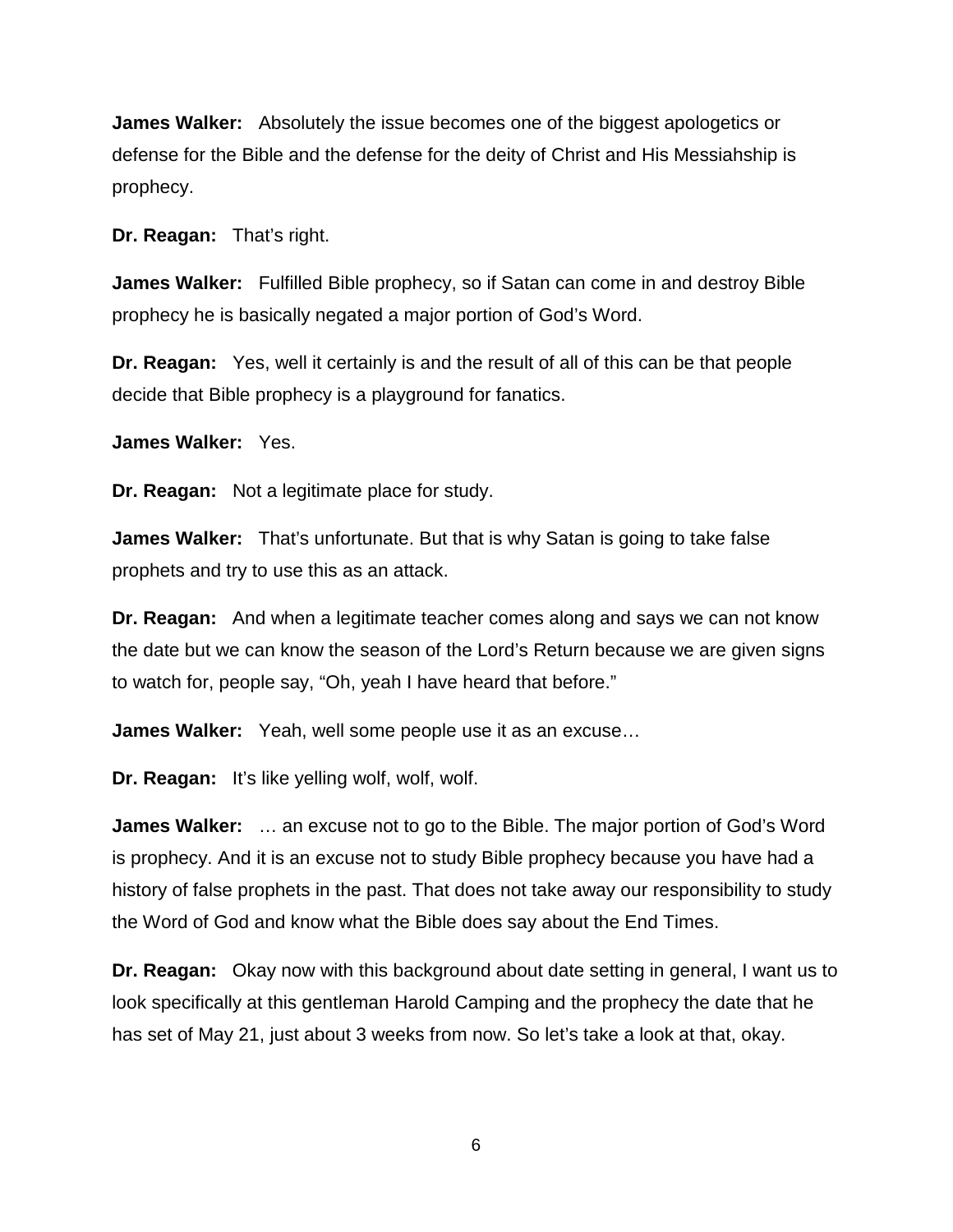### **Part 2**

**Nathan Jones:** Welcome back to Christ in Prophecy and our interview of James Walker the President of Watchman Fellowship; it is a cult monitoring ministry and a ministry that specializes in apologetics. James we were talking about Harold Camping he is the guy who says that on May 21, 2011 Jesus is coming back. Could you elaborate a little, who is this Harold Camping, what is his background?

**James Walker:** Harold Camping very interesting, controversial guy, he is in his late 80's now, he was born…

**Dr. Reagan:** He is 88 I believe.

**Nathan Jones:** Back in the 20's right?

**James Walker:** …yeah 1921 or something. So this is a guy who made a small fortune early in his life, he owned a construction company and some real estate deals. But he had a Christian background he decided that he really wanted to be an evangelist and he bought a series of radio stations, and it has become one of the largest radio stations or networks in the United States. I think something like 150 stations, it is called Family Radio, Family Stations is the official name of it.

**Dr. Reagan:** Family Radio Network.

**James Walker:** Family Radio Network is what it is known as now that is not the same as American Family Radio which is a whole different organization.

**Nathan Jones:** There is a difference, okay.

**James Walker:** But Harold Camping has his radio network to get the Word of God out, but beginning in the 1960's and 70's he starts to speculate on dates and prophecies. His background, his Christian background was in the Reformed Christian Church and he was eventually asked not to teach there anymore because he was setting dates for the end. So he developed his own church, he starts a church called Alameda Bible Fellowship and….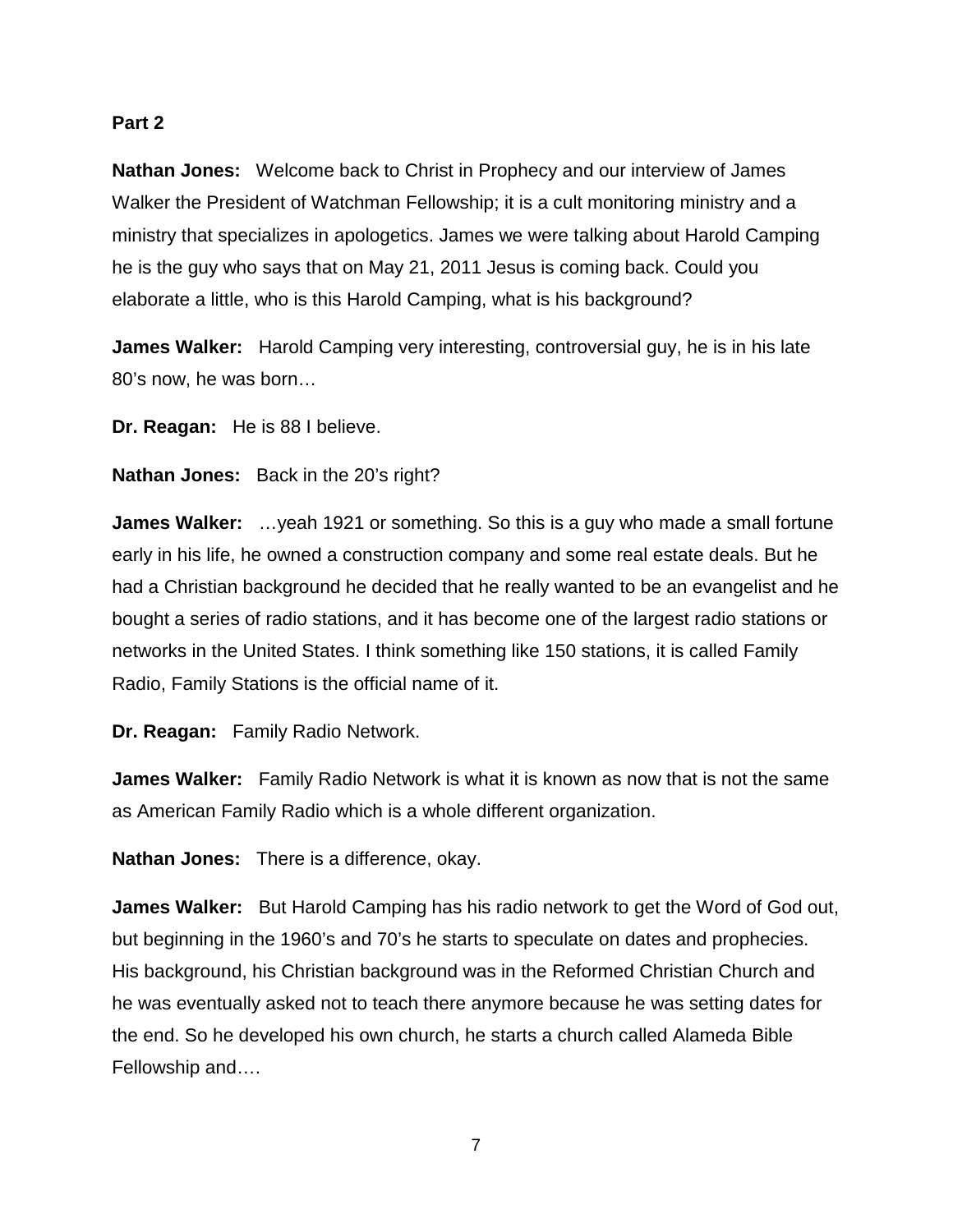**Dr. Reagan:** Is that in California you are talking about?

**James Walker:** Yes, so he was very adamant that the church age ended in 1988 that the Rapture was going to be in 1996.

**Dr. Reagan:** 1994.

**James Walker:** Sorry 1994 and that the end is coming soon, so that is kind of the background.

**Nathan Jones:** Well it is not the year of 1994 anymore so what was the response to this?

**James Walker:** Well it was another bitter disappointment and embarrassment. I mean he actually had a book with a title, and the title was, "1994."

**Dr. Reagan:** But he did the same thing William Miller did a few weeks after that he said, "Oh, but you know what? The Lord didn't come but there was something significant that happened on that date. And that is the Holy Spirit was poured out. And from now on we are going to have the greatest harvest of souls in history as a result of the great pouring out of the Holy Spirit."

**James Walker:** Between '88 and '94 he said that virtually no one was going to be saved.

**Dr. Reagan:** No one saved.

**Nathan Jones:** Except him?

**Dr. Reagan:** Because the Church Age had ended.

**Nathan Jones:** Okay.

**James Walker:** So in 1994 forward there was supposed to be this great harvest of people coming to Christ. I mean there is no kind of independent verification of any of this, either the apostasy or the revival there is nothing we can see along those lines. But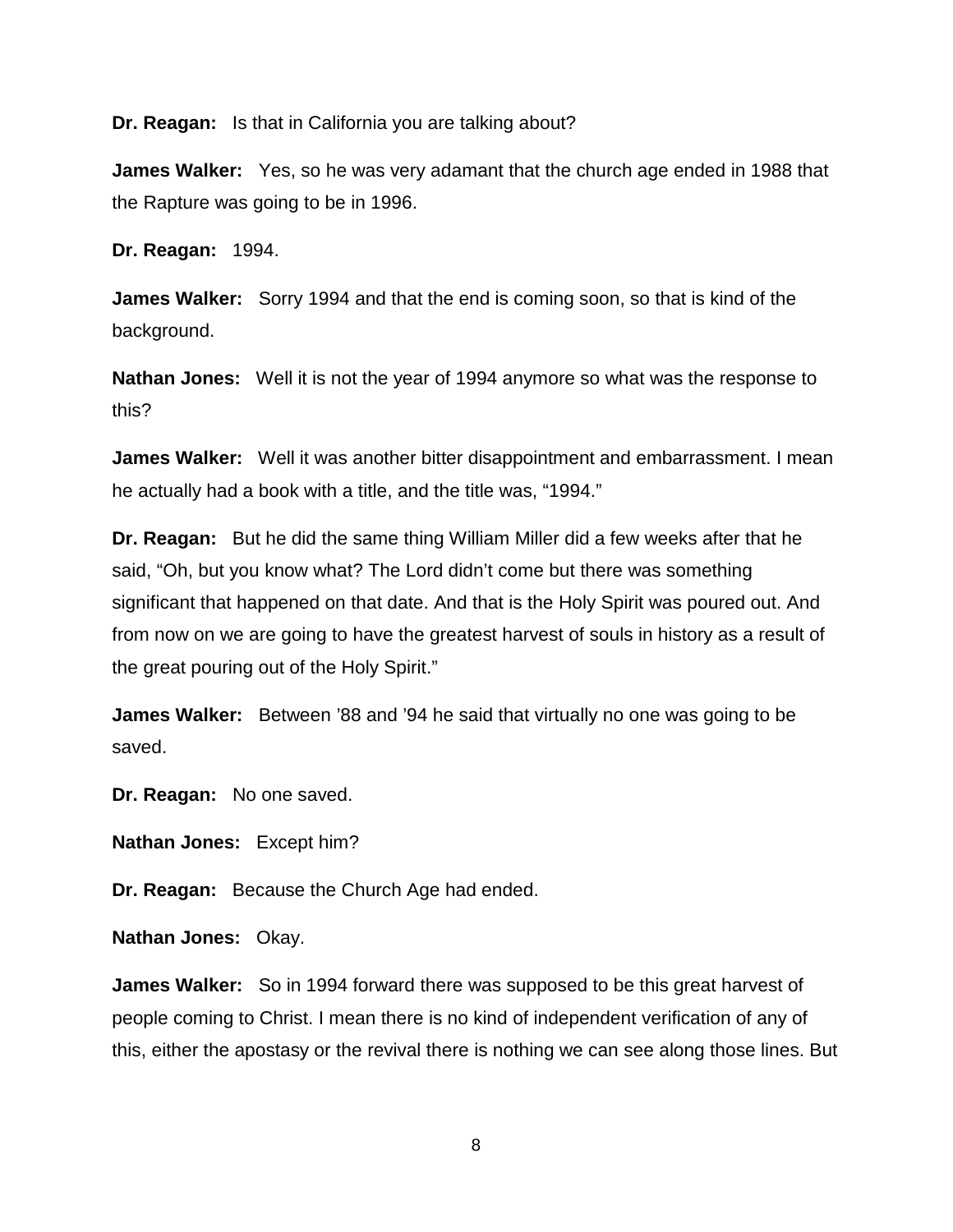all of this I believe is an excuse to try to paper over this huge embarrassing false prophecy about 1994.

**Nathan Jones:** Because I remember 1994 it was on all the news and the next day he became a laughingstock and now he is predicting another date. Why does anyone listen to him?

**James Walker:** It is a true saying, "Those who forget the past are condemned to repeat it."

**Nathan Jones:** Yes.

**James Walker:** And a lot of Christians even don't have any historical understanding. I mean there is even a book out about the history of the end of the world.

**Dr. Reagan:** Oh, yeah.

**James Walker:** And so not knowing that and not understanding the biblical criteria for judging a prophet, judging someone who sets dates, they are condemned to repeat this over and over again.

**Dr. Reagan:** And he is also a very charismatic, dynamic type of individual and in his writings his writings are very obtuse I have read a lot of them and I tell you it is tough going. But when you get through you think, "Wow, I didn't understand any of that but anybody that deep must really know what they are talking about." And unfortunately he is misleading a lot of very sincere people who sincerely want to see the Lord Return and who are going to sincerely be disappointed. Because I know one thing James, I don't know when the Lord is coming but I know He isn't coming on that date because He has told us we could not know.

**Nathan Jones:** How did he come up with that date anyway? Why 1988? Why is it always the  $21<sup>st</sup>$  that all these events happen in his calendar?

**James Walker:** Well he spiritualizes the Bible. It is almost like you could take Daniel, the book of Revelation, you take the prophet books, think about this, you take them put them in a blender, you shred them all up and then you close your eyes and reach in and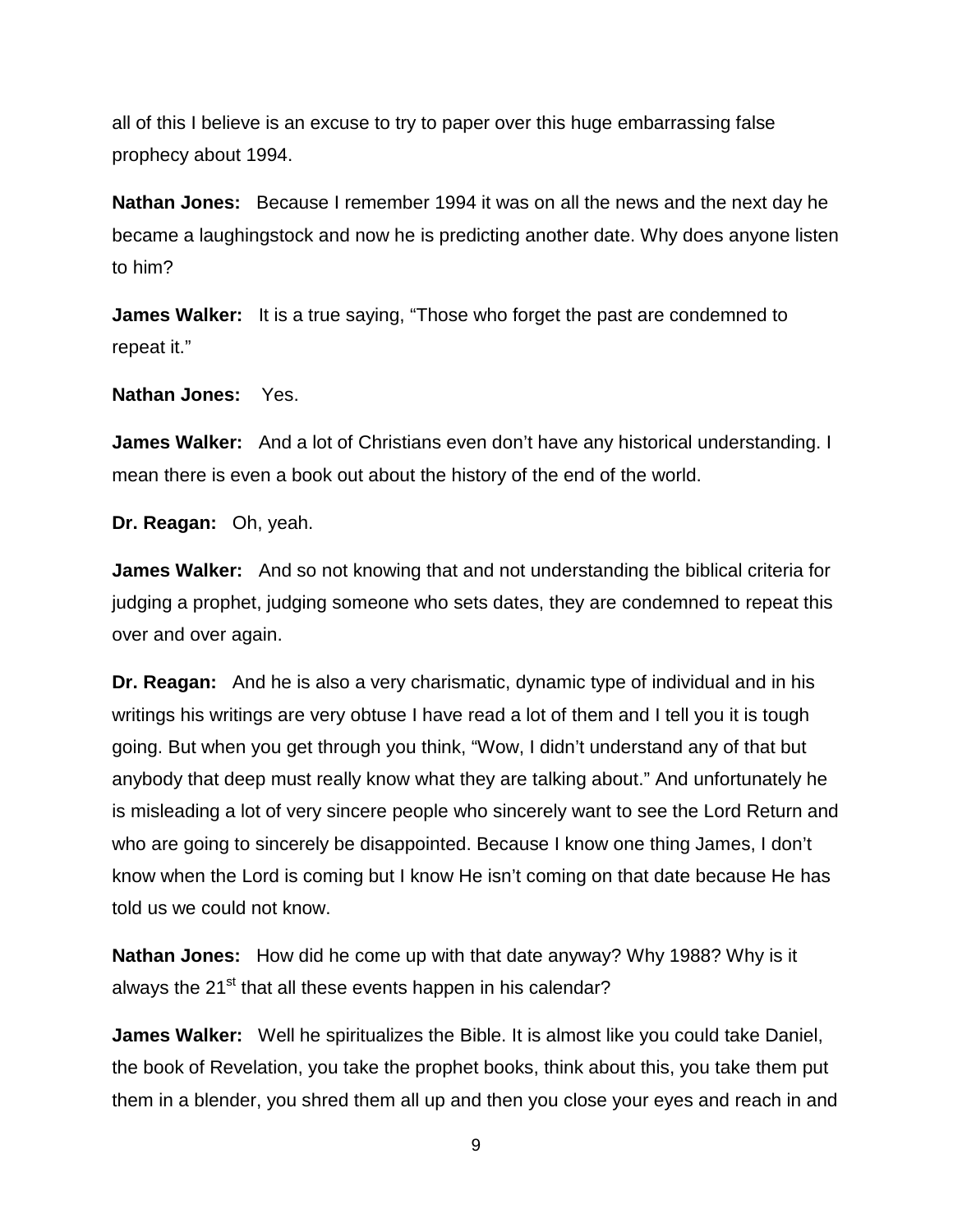pull out bits and pieces of the Bible and try to piece them together. It is a combination of numerology where he ascribes secret meanings to different numbers and then tries to do different mathematical formulas on them. Taking prophecy in the Bible that refers to events that have already happened and then try to take those and move them forward and apply them to the 1980's and 90's. It is a combination of spiritualizing the Scriptures and arbitrarily just assigning meanings to the Bible.

**Dr. Reagan:** I found that he does a lot of the classic errors of people when they start interpreting the Bible. One is, of course the main thing that he does he allegorizes the Bible, everything. He argues that the real meaning of all Scripture is under the surface and so he allegorizes things like saying when Moses said there were 7 days left before the flood, well that meant there were really 7,000 years of human history. Well come on that isn't what Moses said. The 2 witnesses who are killed in the Middle of the Revelation he says well those 2 witnesses represent the Church and that one day God is going to kill off the Church and he did that in 1988. Well that doesn't have anything to do with the Church. He takes a passage that William Miller used from Daniel 8 and he says, well this is forecasting so many days or years, and that whole prophecy had to do with what was going to happen with Antiochus Epiphanies…

**James Walker:** During the Inter-Testamental Period between the Old and the New Testament.

**Dr. Reagan:** I know. Then another thing he does is retranslate scripture, like the Jehovah's Witnesses. If you have a Scripture that doesn't mean what you want it to mean…

**Nathan Jones:** You remodify it.

**Dr. Reagan:** … well you just say hey it has never been translated correctly and you suddenly give it a translation that no bodies ever given it. Isn't that a usual technique of cults?

**James Walker:** It is. And when you randomly assign meanings it goes against the historical, grammatical understanding, the hermeneutics of how you interpret Scripture.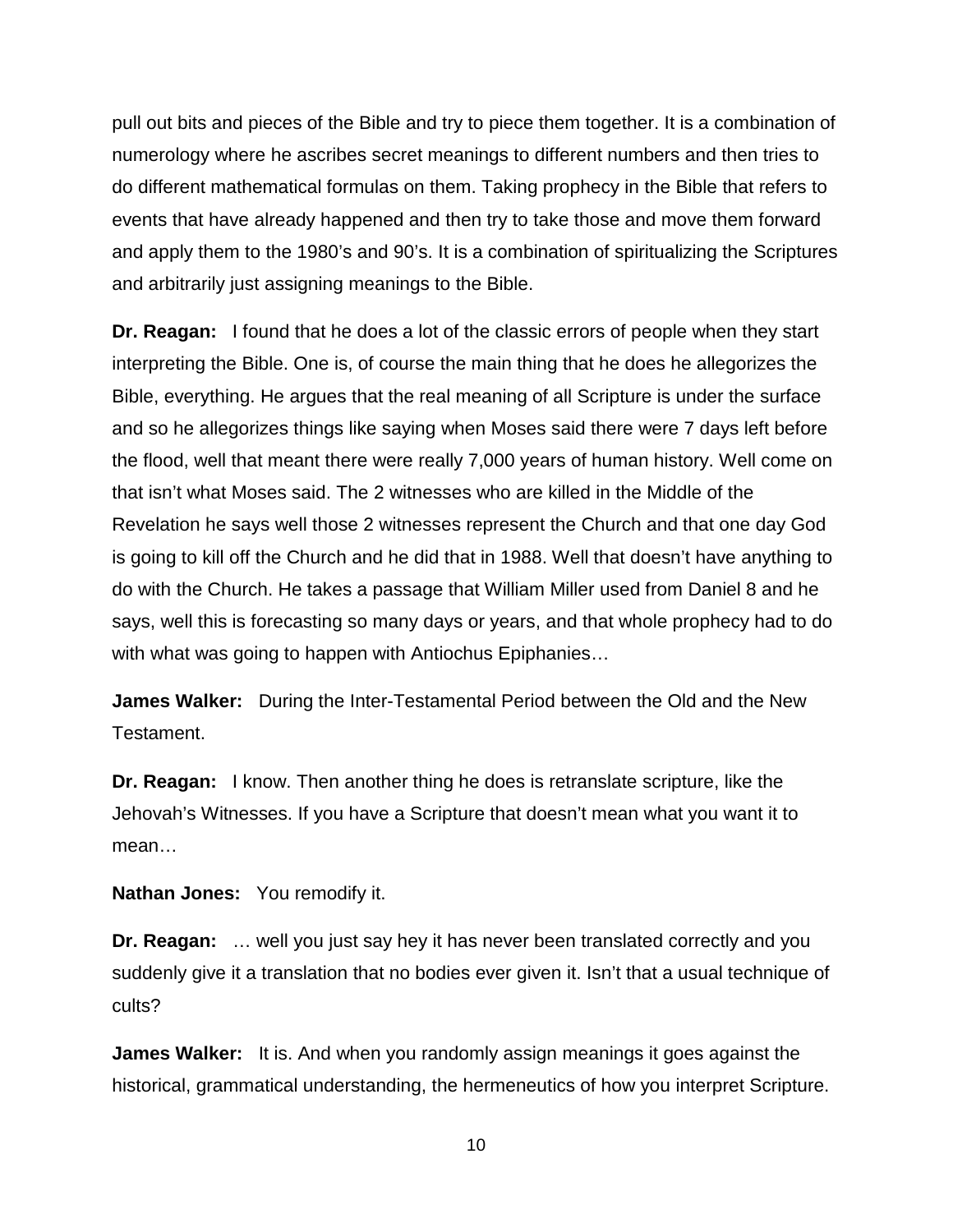It means what it says, and says what it means. Once you begin to apply these random meanings well then the Bible can mean anything that you want it to mean and that is exactly what has happened to Harold Camping.

**Dr. Reagan:** Well and that is fun, because when you do allegorical interpretation you are right it means anything you want it to mean. And guess what? You become God.

**James Walker:** Absolutely.

**Nathan Jones:** Didn't he take what Jesus said about teaching in parables and apply it to the entire Bible so he thinks the entire Bible is a parable?

**James Walker:** Yes, he has done that as well.

**Dr. Reagan:** Another thing he often does is quote only part of a verse.

**Nathan Jones:** Yeah.

**Dr. Reagan:** Leave the rest of the verse out.

**James Walker:** Context is king, so when you remove things from context you can have it mean anything that you want it to.

**Dr. Reagan:** Well you know in all the study that I did on this and I really went into it with quite a bit of depth I came to the conclusion that his whole formula rests on one assumption and that is usually the case with end time dating. Everything rests on if you accept this one proposition then everything builds from that. And his fundamental proposition is that in 1994 was a year of Jubilee.

**James Walker:** Yes, but that's not the case.

**Dr. Reagan:** The Jews don't know that.

**James Walker:** Yes, he just picked that one out of a hat, too.

**Dr. Reagan:** And he never gives any reason for saying it is. The Jews do not recognize that as the year, who is he to tell the Jewish people that it was a year of Jubilee?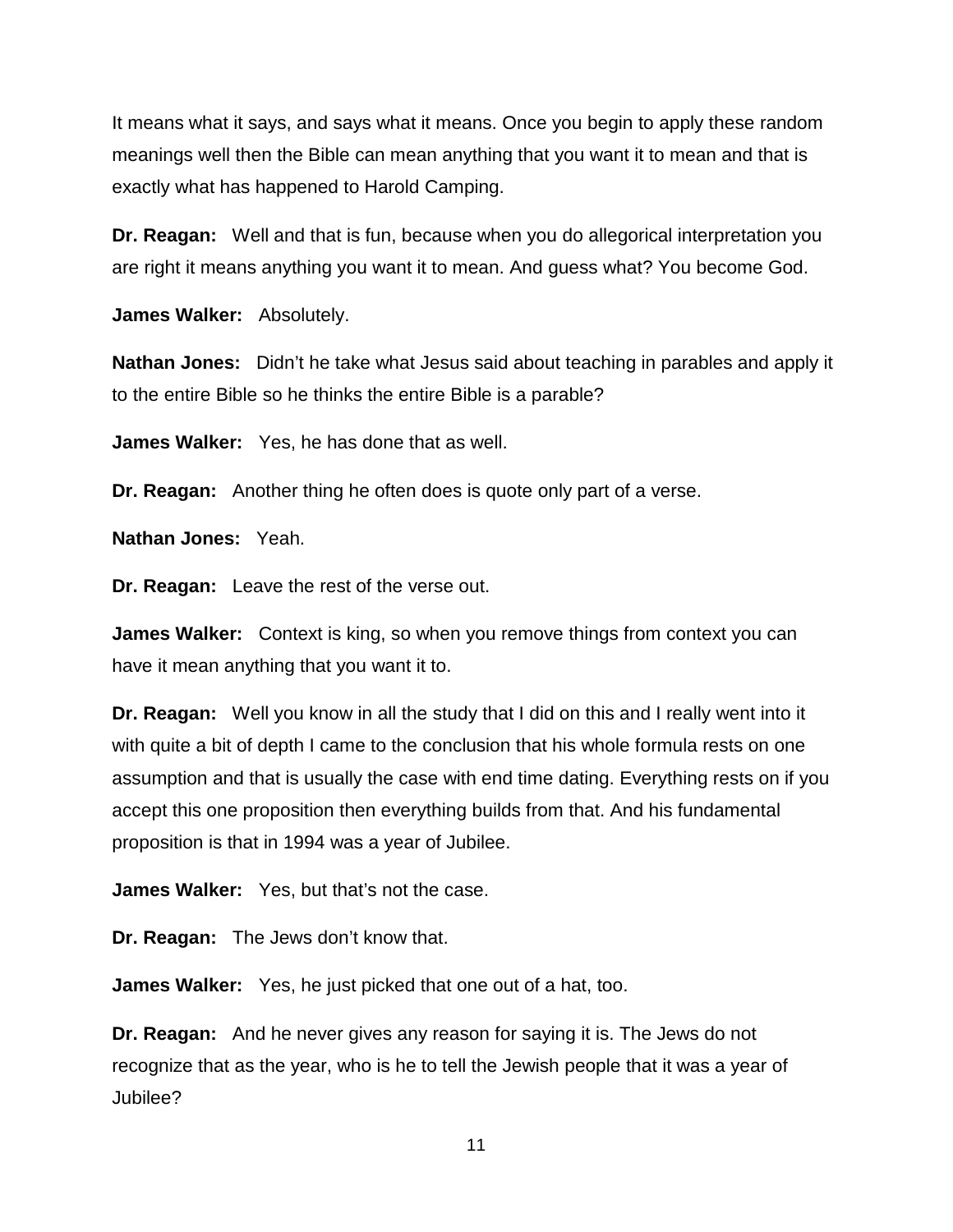**James Walker:** Well the Year of Jubilee is something that when the Jews went into Canaan in Joshua it is 50 years from that point when all of Israel, all 12 tribes go into the promise land, go into Canaan then 50 years from then is going to be the Jubilee. Well even if you tried to apply that to Israel being reestablished as a nation the math doesn't work. It wouldn't be 1994 it would be 1998 would be 50 years.

**Dr. Reagan:** That's right. That's right. Plus the Jews themselves say we are not going to have a Year of Jubilee until the majority of all Jews representing all tribes are back in the land, then we will start calculating. But how can you say the Year of Jubilee if the Jews don't even recognize it?

**James Walker:** Now once you take that it is kind of like you think of a house of cards his whole dating system, once you pull the Year of Jubilee out this whole thing collapses like a house of cards, and this is the problem that you have. And you see it already happening with the failure in 1994 the Rapture didn't happen then. In a couple of weeks we are going to find out the same thing again with the May  $21<sup>st</sup>$  date in 2011.

**Dr. Reagan:** Incidentally folks we have a very detailed article entitled, "The Madness of Date Setting," that goes into all of his calculations, how he made the calculations, how bizarre they are, how off the wall they are, particularly incredible mathematical formulas that he just pulls out of no where and gives all of kinds of spiritual interpretations to. He has one that he considers more important then  $e=mc^2$  and so you can find that article on our website. Nathan tell them how to get to our website so they can find that.

**Nathan Jones:** [www.lamblion.com,](http://www.lamblion.com/) it will be the feature article for the magazine that came out in March and April and just go under publications, magazines it is the main article there.

**Dr. Reagan:** Thank you, Nathan. Okay I want to come back in just a moment and I want us to discuss something else about Harold Camping and that is it appears that Harold is in the process of creating a new cult. What is a cult? How do we identify a cult? And why is what he doing cultish in nature? Okay.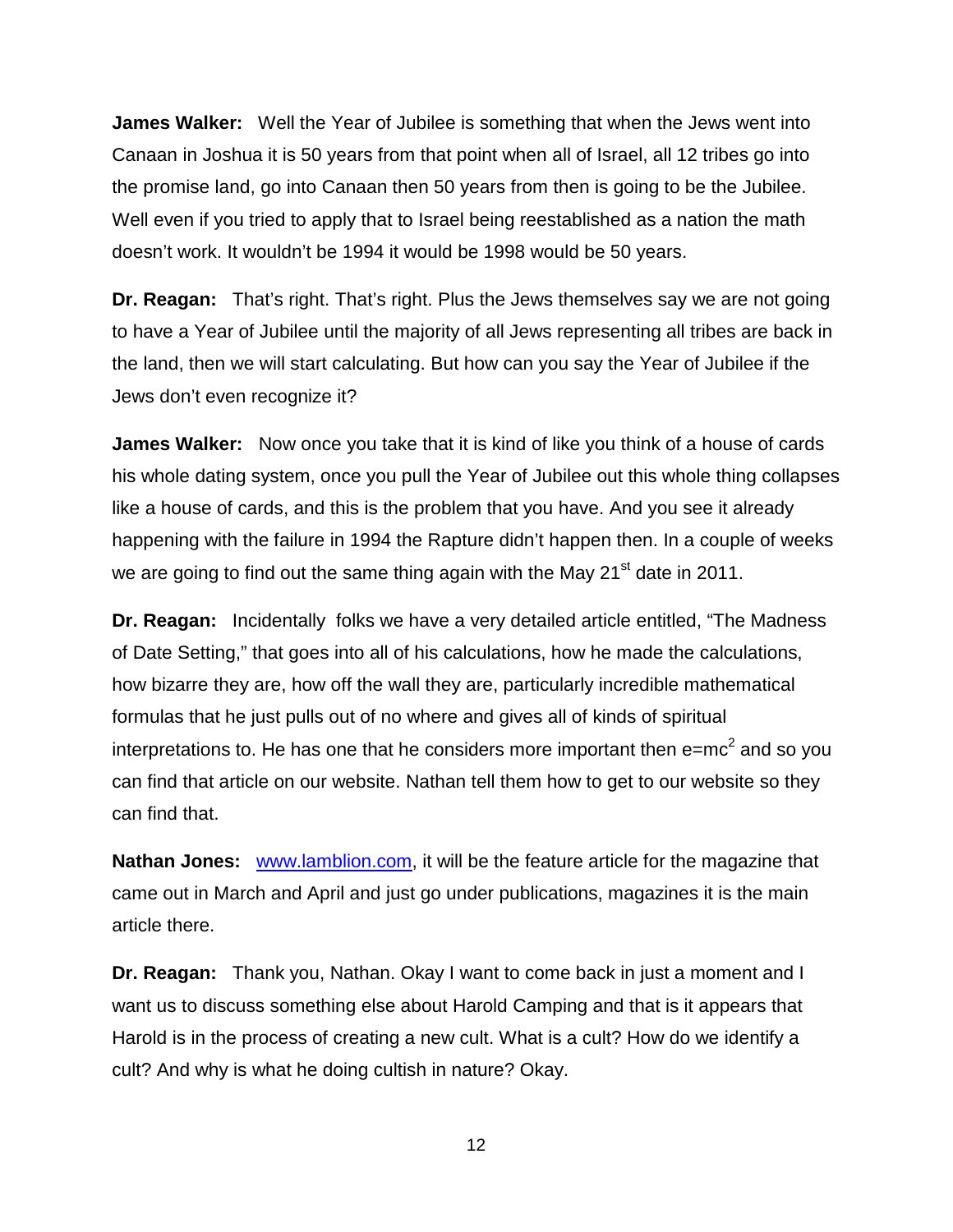### **Part 3**

**Nathan Jones:** Welcome back to our interview of James Walker, President of Watchman Fellowship. James not only is Harold Camping's date setting alarming, but a number of his theological positions are quite alarming too. Could you tell us a little about those?

**James Walker:** Oh yeah Nathan, usually a false prophet is going to other theological issues besides just the date setting and the same is true of Harold Camping. Over the years he has gotten more and more leaning towards the area of heresy, heretical teachings. This idea that the Church Age ended in 1988 again this is a mask over for a false prophecy, but what happens is he says that the Church that God has washed His hands from the Church. That all the churches are wrong that they are apostate, they are evil.

**Nathan Jones:** Isn't He the head of the Church, Jesus?

**James Walker:** Well, yeah you have that problem. So what Harold Camping says is that you can't be loyal to God and go through any church organization that all the churches are apostate.

**Dr. Reagan:** And he told people to leave their churches.

**James Walker:** Leave, flee, flee the churches.

**Nathan Jones:** And join?

**James Walker:** Basically his church, which he doesn't call a church.

**Nathan Jones:** Okay.

**James Walker:** He would say ministries or organizations that support true Bible prophecy. And so there on one of their websites they have 4 organizations that fall under that category, one of them of course is Family Radio. So, but it is interesting his church Alameda Bible Fellowship has all the characteristics of a church, practically I mean they have worship services, they have singing praises, they have Bible teaching,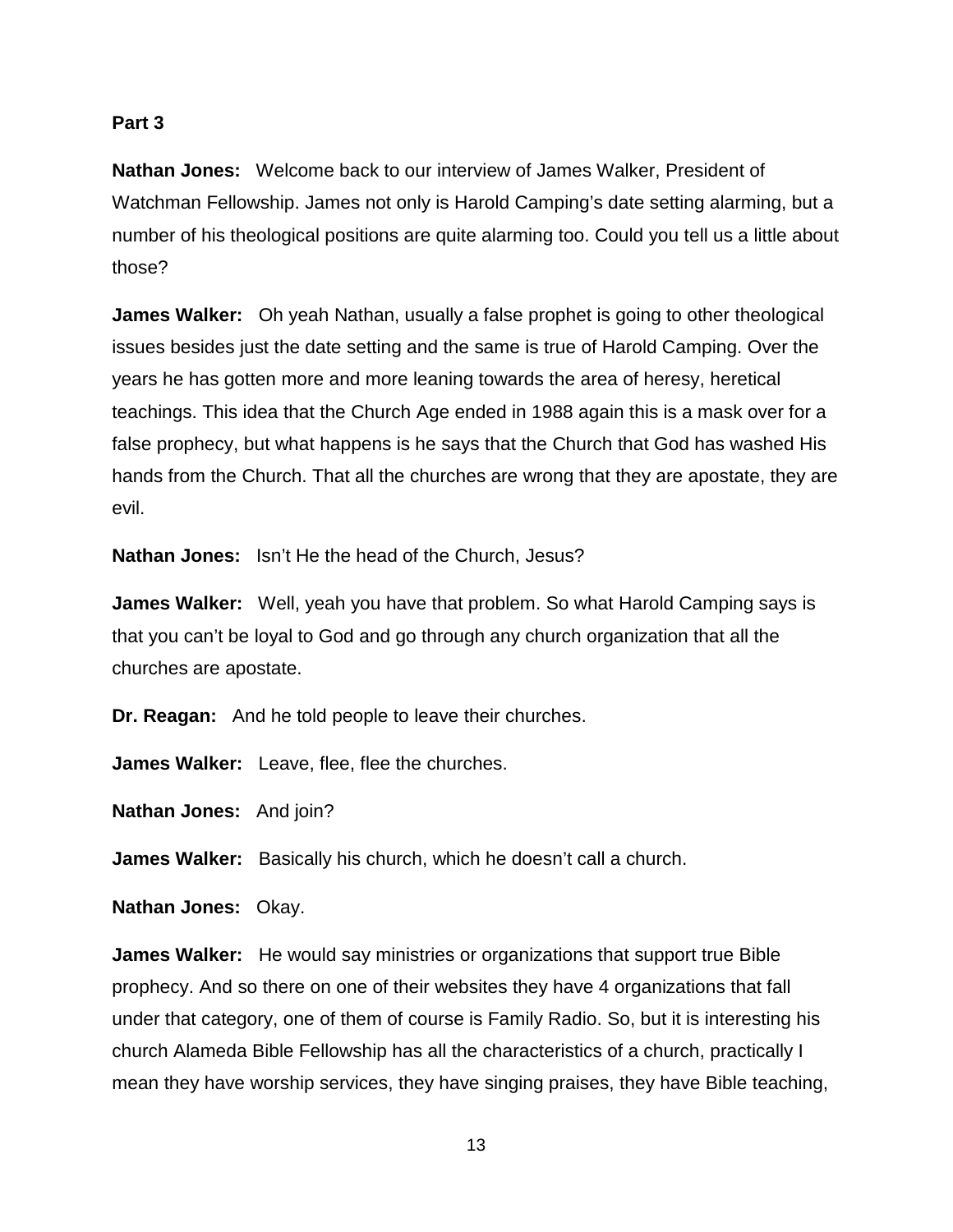they don't do communion or baptism, but it is tantamount to a church. Yet again all the churches are wrong so you have to come to theirs. This is one of the characteristics of a cult.

**Dr. Reagan:** Yeah I was going to say it sounds like he is forming a new cult.

**James Walker:** At Watchman Fellowship we have the four patterns to look for.

**Dr. Reagan:** Okay.

**James Walker:** A cult is going to add to God's Word with new scripture, they are going to subtract from Jesus, they are going to multiply the requirements of salvation, and this fourth one which is what he is doing divide their follower's loyalty saying that you can't be loyal to God unless you are loyal to our organization or group. So Camping is saying you can't be loyal to God at any church, but you have to leave the church and come through him and his prophecy, his date setting in order to be loyal to God.

**Nathan Jones:** Sounds like Joseph Smith.

**James Walker:** Yes absolutely, characteristics of a cult. On top of that you have some other very disturbing teachings Camping is now saying that Jesus can be identified with the Archangel Michael. Well…

**Nathan Jones:** Wow.

**Dr. Reagan:** Jehovah's Witness doctrine.

**James Walker:** Well you understand, I mean that sounds like again that is subtracting from Jesus. Jesus is not an angel Jesus is God in the flesh. Now again I think Camping would say he believes in the deity of Christ, he believes in the doctrine of the trinity. But once you begin to say that Jesus is the Archangel Michael it puts you on shaky ground. Doctrine is a lot like buttoning your buttons, if you button the first button incorrectly what is going to happen to the rest of your button? Well see…

**Dr. Reagan:** And you continue to drift, so the next thing you know….

**James Walker:** Exactly.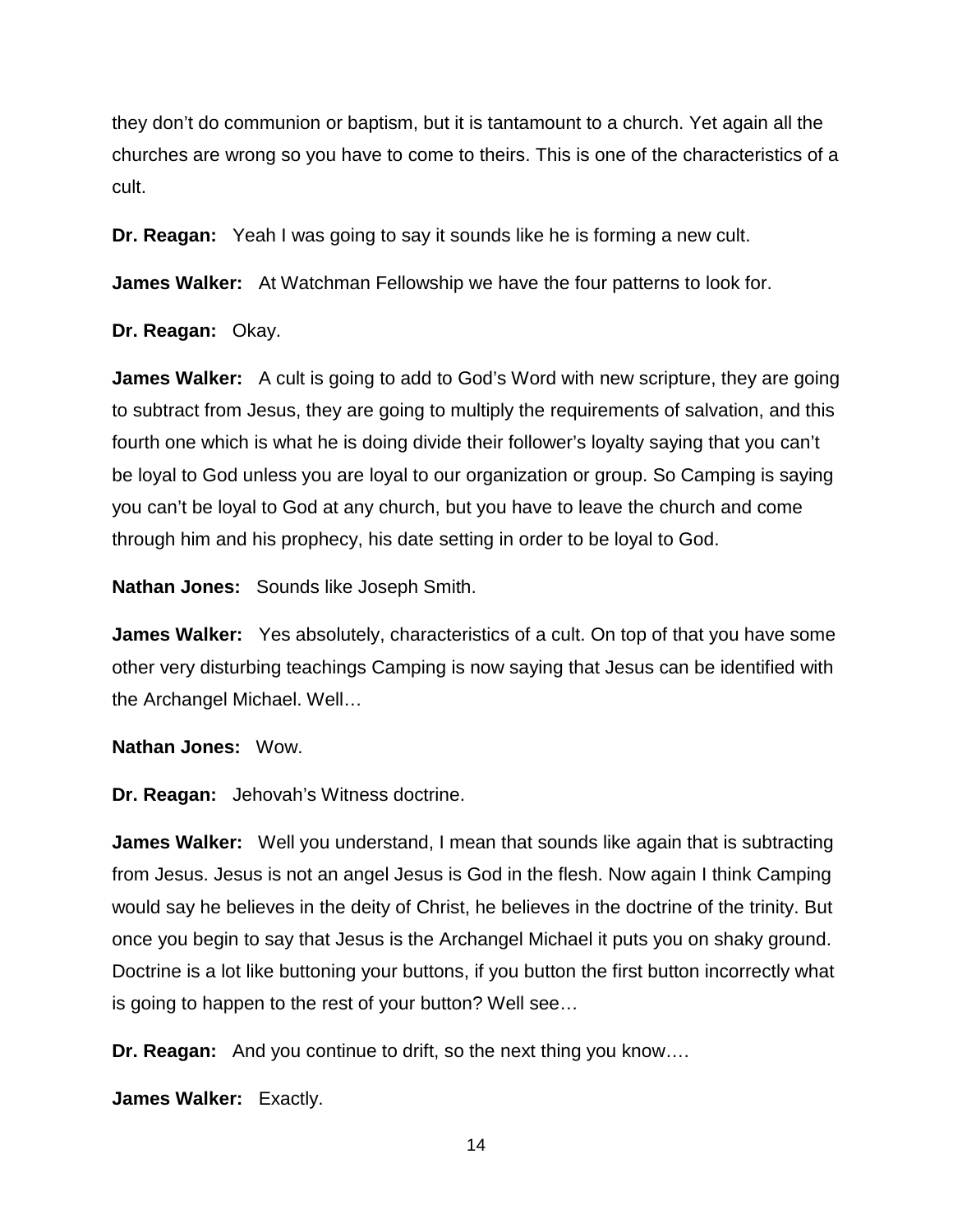**Dr. Reagan:** … you are denying the Trinity and on and on.

**James Walker:** Yes, the first button for Harold Camping was the date setting, but being consistent he begins to get off on all of his theology and so you have that and other things as well.

**Dr. Reagan:** Well like unbelievers will just simply die a death and be annihilated.

**James Walker:** There is a tendency to take other what we would call Adventist Doctrines, Second Adventist Doctrines. For example the idea of either soul sleep or in Harold Camping's case the idea that Hell is not an eternal place of torment. Now you find that with the Seven Day Adventist, you find it with the Jehovah's Witnesses, you find it with the original Herbert W. Armstrong's Worldwide Church of God all these groups that came out of the William Miller movement are all going to have similar doctrines. Now Camping is beginning to hold some of these.

**Dr. Reagan:** Incredible, I'm telling you.

**Nathan Jones:** Doesn't he also not believe that mankind is totally depraved; he elevates mankind above what we are?

**James Walker:** He seems to do that as well. Again he is buttoning the buttons, once you get off on that one button if you are half way consistent you are going to be off on every one of your buttons. Doctrine is that way.

**Dr. Reagan:** James, I know that your ministry is an apologetic ministry but you also are a ministry that does a lot of watching of false religions and cults. And as a result a couple of years ago you published a catalogue of the false religions and cults. And I was just blown away by how many there are. Seems like they are multiplying exponentially in the end times here because Satan knows Bible prophecy, he knows Jesus is coming soon, he is trying to deceive as many people as he can, as quickly as he can. Would you just look right into that camera and tell people how they can get in touch with your ministry and also how they can get a copy of your cult catalogue.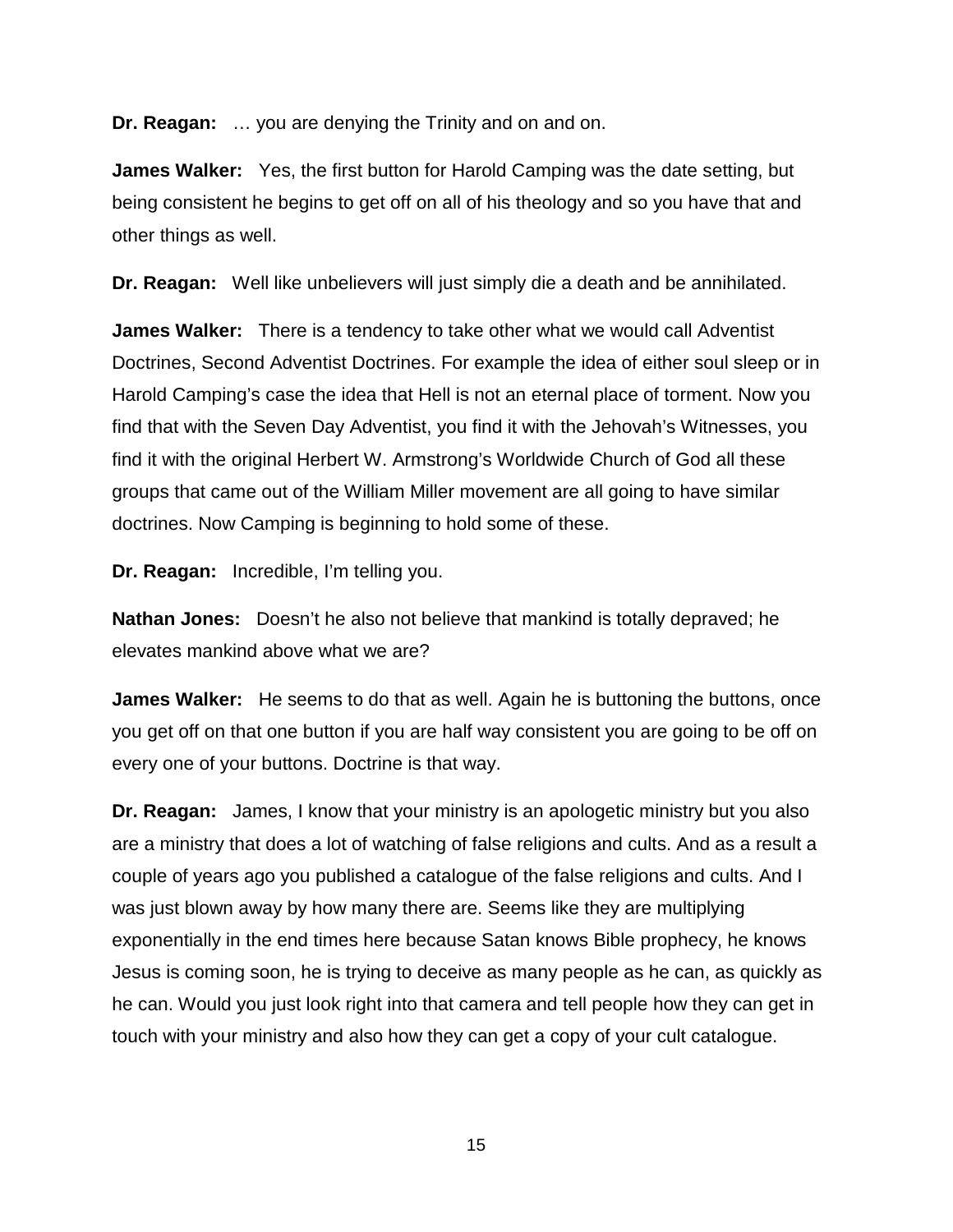**James Walker:** Sure, we've got that now on our website, we have a web version of that, over 1,000 different cults, occult groups, controversial doctrines, practices, spiritual leaders, all hyperlinked to cross reference each other and that is available at our website at [www.watchman.org,](http://www.watchman.org/) and look for the index of cults, and religions right there on that homepage.

**Dr. Reagan:** I remember when that book came out I was talking to you one day, and I said, "James, I know there are a lot of strange groups out there. What do you consider to be the strangest cult you have ever run across?" And I mean without hesitation you said, "The Cult of the Mushroom." What was that all about?

**James Walker:** Yeah there is a group out in Southern California headed up by a guy who actually was one of the official translators of the Dead Sea Scrolls, it is called the Sacred Mushroom and the Cross, and they believe that Jesus is actually a mushroom.

**Nathan Jones:** Sounds like they have been smoking some of them.

**James Walker:** Well there is some background…

**Dr. Reagan:** So they get around and they eat mushrooms and hallucinate right?

**James Walker:** They believe that the New Testament was written in code and that it involves altered states of consciousness. There are certain mushrooms that have a hallucinogenic factor to them and they believe that when the Bible says, "Unless you eat of my body, you will not see the Kingdom of God." That means partaking of the mushroom and you see the Kingdom of God.

**Dr. Reagan:** James what is the key to protecting ourselves against deception, because anyone can be deceived? How can we protect ourselves against deception in these end times?

**James Walker:** The best way to protect yourself against the counterfeit, is to by knowing the genuine. Know the Word of God a balanced hermeneutic how do you interpret the Bible, historical and grammatical interpretation of the Bible. Know the Word of God know the biblical warnings about false prophets. How do you test a prophet,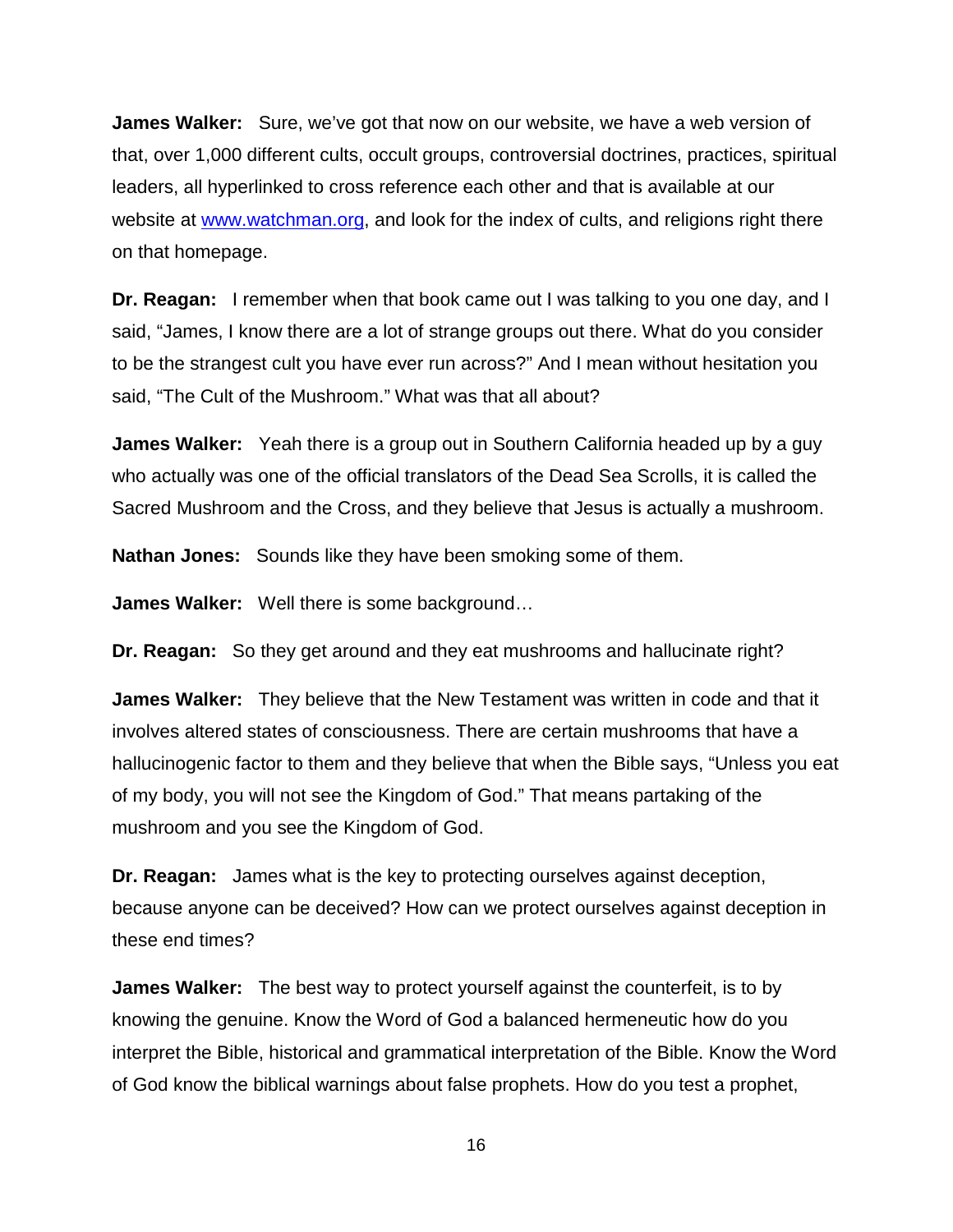Deuteronomy 13, Deuteronomy 18, the Bible gives us test to know these things because God loves people and He wants to protect us from this kind of crazy date setting.

**Dr. Reagan:** All I can say is Amen, but I think you put your finger on why there is so much deception in these times is because there is a famine of the Word. Even people going to evangelical churches rarely hear the Word anymore, what they hear is modern psychology, how you can be a better husband, a better wife, how you can do this, how you can make yourself better and so forth, but very little about the Word.

**James Walker:** Yes, it is, verse by verse through the Scriptures, not take a half a verse or single verse and expound on that you need to go through systematically through the Word of God, in both personal Bible study, also this is what we need to be doing.

**Dr. Reagan:** Do you have a question Nathan?

**Nathan Jones:** I was just going to make reference to Harold Camping is a living sign of the time isn't he, because a number of times in Matthew 24 Jesus said we would know the End Times by the increase in false prophets, and false teachers. So we can almost say, "Praise the Lord for Harold Camping, he is a sign that Jesus is coming back." But not according to Harold Camping's timing right?

**James Walker:** The irony is in a sense Harold Camping is mentioned in the Bible because it talks about the false prophets and in the last days there is going to be systematic false religion and false prophets are going to be systematic of the last days.

**Dr. Reagan:** Well we need to put him on our prayer list to pray for him.

**James Walker:** Yes definitely.

**Dr. Reagan:** And we certainly need to pray for his followers who have been deceived that their eyes may be opened in these next 3 weeks or that they would if they continue to believe that their faith would not be destroyed.

**James Walker:** There needs to be repentance.